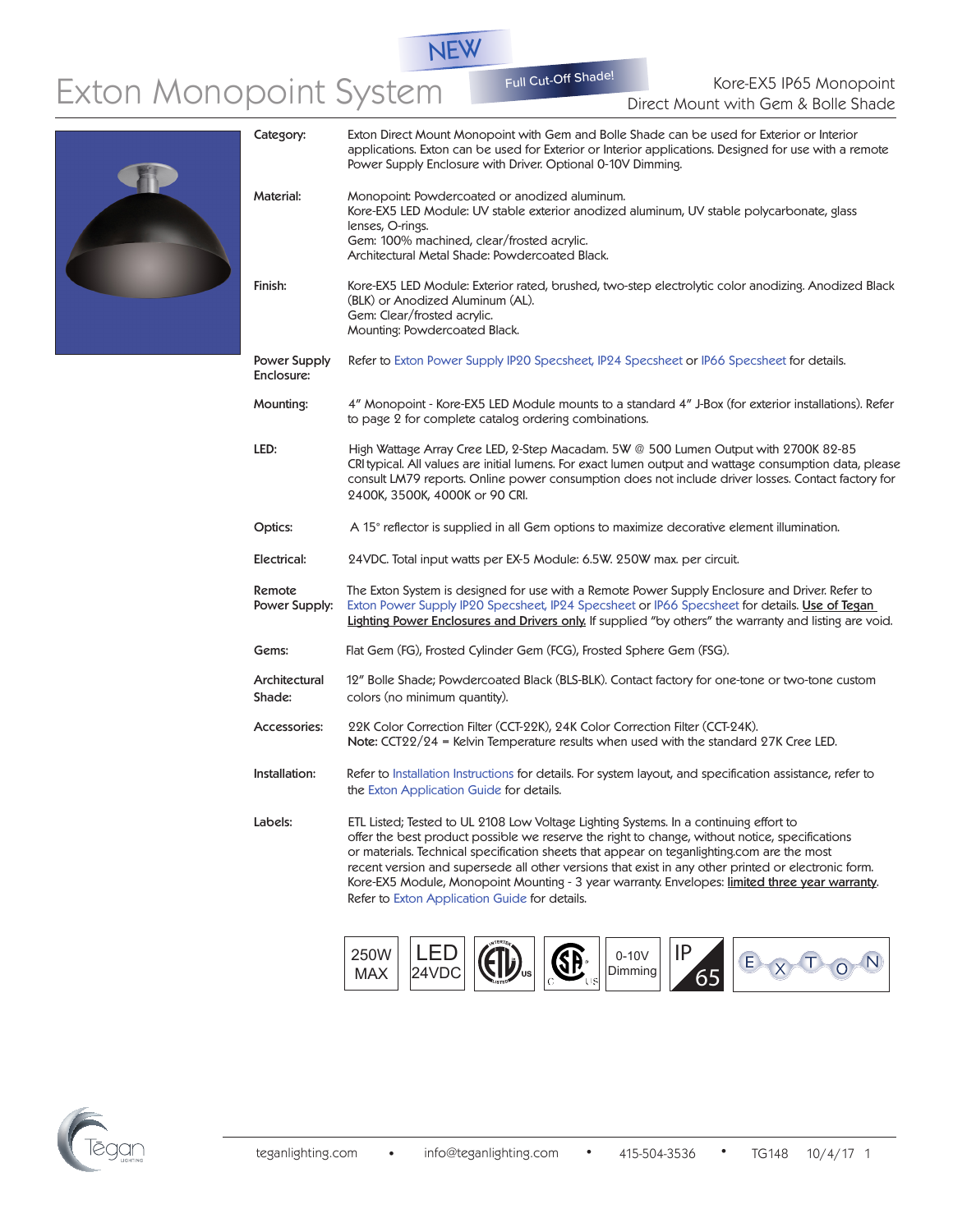Exton - Monopoint - Kore-EX5 LED 24VDC Direct Mount Module with Gem & Bolle Shade - Combinations



Kore-EX5 LED, Monopoint, Flat Gem, Bolle Shade Kore-EX5: Aluminum or Black Finish; Bolle Shade: Black Finish

(EX5-K-MP-FG-AL-BLS-BLK) (EX5-K-MP-FG-BLK-BLS-BLK)





Kore-EX5 LED, Monopoint, Frosted Cylinder Gem, Bolle Shade Kore-EX5: Aluminum or Black Finish; Bolle Shade: Black Finish

(EX5-K-MP-FCG-AL-BLS-BLK) (EX5-K-MP-FCG-BLK-BLS-BLK)



Kore-EX5 LED, Monopoint, Frosted Sphere Gem, Bolle Shade Kore-EX5: Aluminum or Black Finish; Bolle Shade: Black Finish

(EX5-K-MP-FSG-AL-BLS-BLK) (EX5-K-MP-FSG-BLK-BLS-BLK)

2. Order Accessories on p. 1 separately. 1. Order Power Supplies separately. Refer to [Exton Power Supply IP20 Specsheet](http://teganlighting.com/images/PDFs/specsheets/EXTON/Power_Supplies_IP20-Specsheet_115.pdf), [IP24 Specsheet](http://teganlighting.com/images/PDFs/specsheets/EXTON/Power_Supplies_IP24-Specsheet_116.pdf) or [IP66 Specsheet](http://teganlighting.com/images/PDFs/specsheets/EXTON/Power_Supplies_IP66-Specsheet_117.pdf) for options.